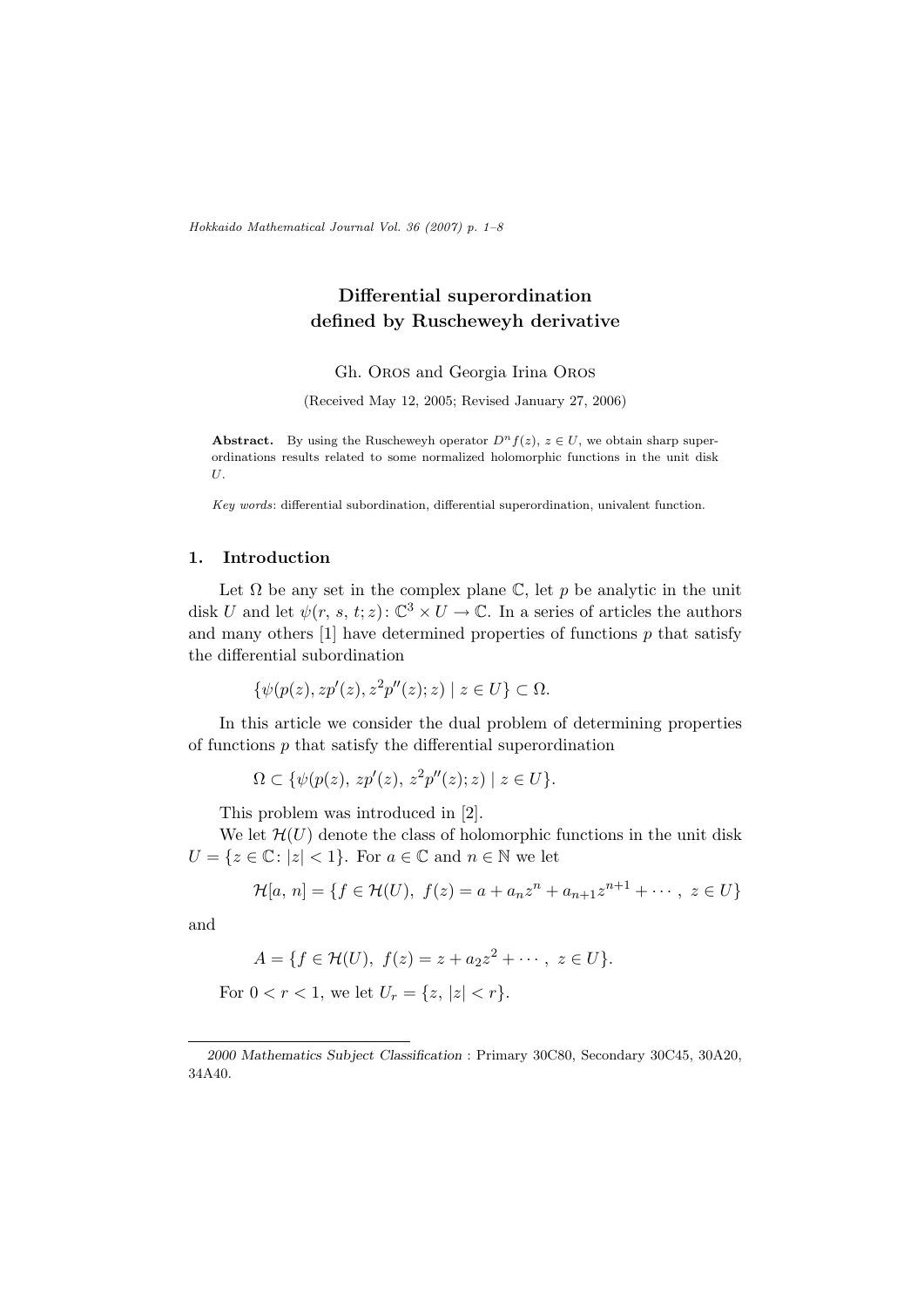**Definition 1** ([2]) Let  $\varphi: \mathbb{C}^2 \times U \to \mathbb{C}$  and let h be analytic in U. If p and  $\varphi(p(z), z p'(z); z)$  are univalent in U and satisfy the (first-order) differential superordination

$$
h(z) \prec \varphi(p(z), z p'(z); z) \tag{1}
$$

then  $p$  is called a solution of the differential superordination. An analytic function  $q$  is called a subordinant of the solutions of the differential superordination, or more simply a subordinant if  $q \prec p$  for all p satisfying (1). A univalent subordinant  $\tilde{q}$  that satisfies  $q \prec \tilde{q}$  for all subordinants q of (1) is said to be the best subordinant. Note that the best subordinant is unique up to a rotation of U.

For  $\Omega$  a set in  $\mathbb{C}$ , with  $\varphi$  and p as given in Definition 1, suppose (1) is replaced by

$$
\Omega \subset \{ \varphi(p(z), z p'(z); z) \mid z \in U \}.
$$
\n<sup>(1')</sup>

Although this more general situation is a "differential containment", the condition in  $(1')$  will also be referred to as a differential superordination, and the definitions of solution, subordinant and best dominant as given above can be extended to this generalization.

**Definition 2** ([2]) We denote by Q the set of functions f that are analytic and injective on  $\overline{U} \setminus E(f)$ , where

$$
E(f) = \{ \zeta \in \partial U \colon \lim_{z \to \zeta} f(z) = \infty \}
$$

and are such that  $f'(\zeta) \neq 0$  for  $\zeta \in \partial U \setminus E(f)$ .

The subclass of Q for which  $f(0) = a$  is denoted by  $Q(a)$ .

In order to prove the new results we shall use the following lemma:

**Lemma A** ([2]) Let h be convex in U, with  $h(0) = a, \gamma \neq 0$  with  $\text{Re}\,\gamma \geq 0$ 0, and  $p \in H[a, 1] \cap Q$ . If  $p(z) + zp'(z)/\gamma$  is univalent in U,

$$
h(z) \prec p(z) + \frac{zp'(z)}{\gamma}
$$

then

$$
q(z) \prec p(z),
$$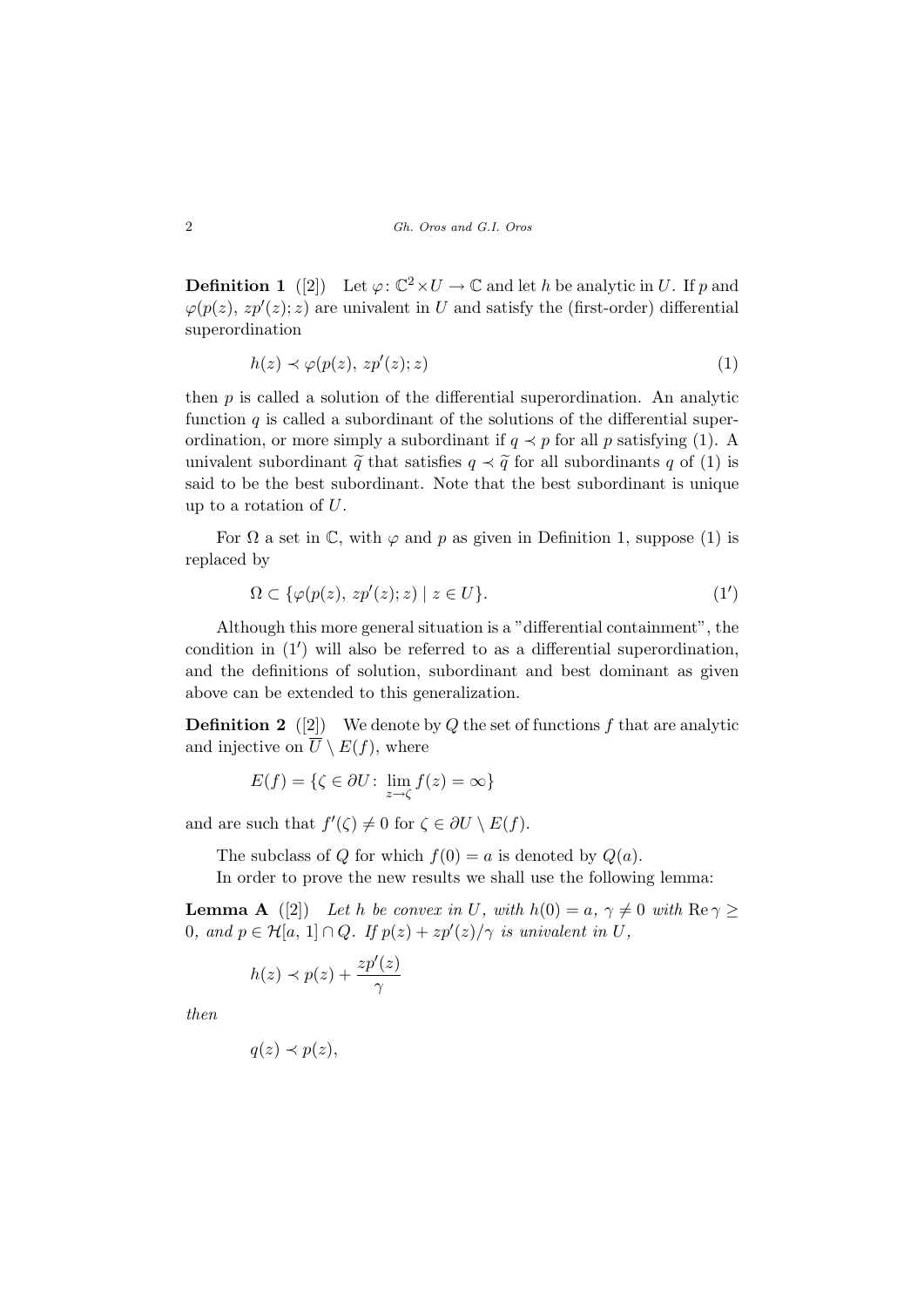where

$$
q(z) = \frac{\gamma}{z^{\gamma}} \int_0^z h(t) t^{\gamma - 1} dt, \quad z \in U.
$$

The function q is convex and is the best subordinant.

**Lemma B** ([2]) Let q be convex in U and let h be defined by

$$
h(z) = q(z) + \frac{zq'(z)}{\gamma}, \quad z \in U,
$$

with  $\text{Re } \gamma \geq 0$ . If  $p \in \mathcal{H}[a, 1] \cap Q$ ,  $p(z) + zp'(z)/\gamma$  is univalent in U, and

$$
q(z) + \frac{zq'(z)}{\gamma} \prec p(z) + \frac{zp'(z)}{\gamma}, \quad z \in U
$$

then

$$
q(z) \prec p(z),
$$

where

$$
q(z) = \frac{\gamma}{z^{\gamma}} \int_0^z h(t) t^{\gamma - 1} dt.
$$

The function q is the best subordinant.

**Definition 3** ([3]) For  $f \in A$  and  $n \geq 0$ ,  $n \in \mathbb{N}$ , the operator  $D^n f$  is defined by

$$
D^{n} f(z) = f(z) * \frac{z}{(1-z)^{n+1}} = \frac{z}{n!} [z^{n-1} f(z)]^{(n)}, \quad z \in U,
$$

where ∗ stands for convolution.

Remark 1 We have

$$
D0 f(z) = f(z)
$$
  
\n
$$
D1 f(z) = zf'(z)
$$
  
\n
$$
\vdots
$$
  
\n
$$
(n+1)Dn+1 f(z) = z[Dn f(z)]' + nDn f(z), z \in U.
$$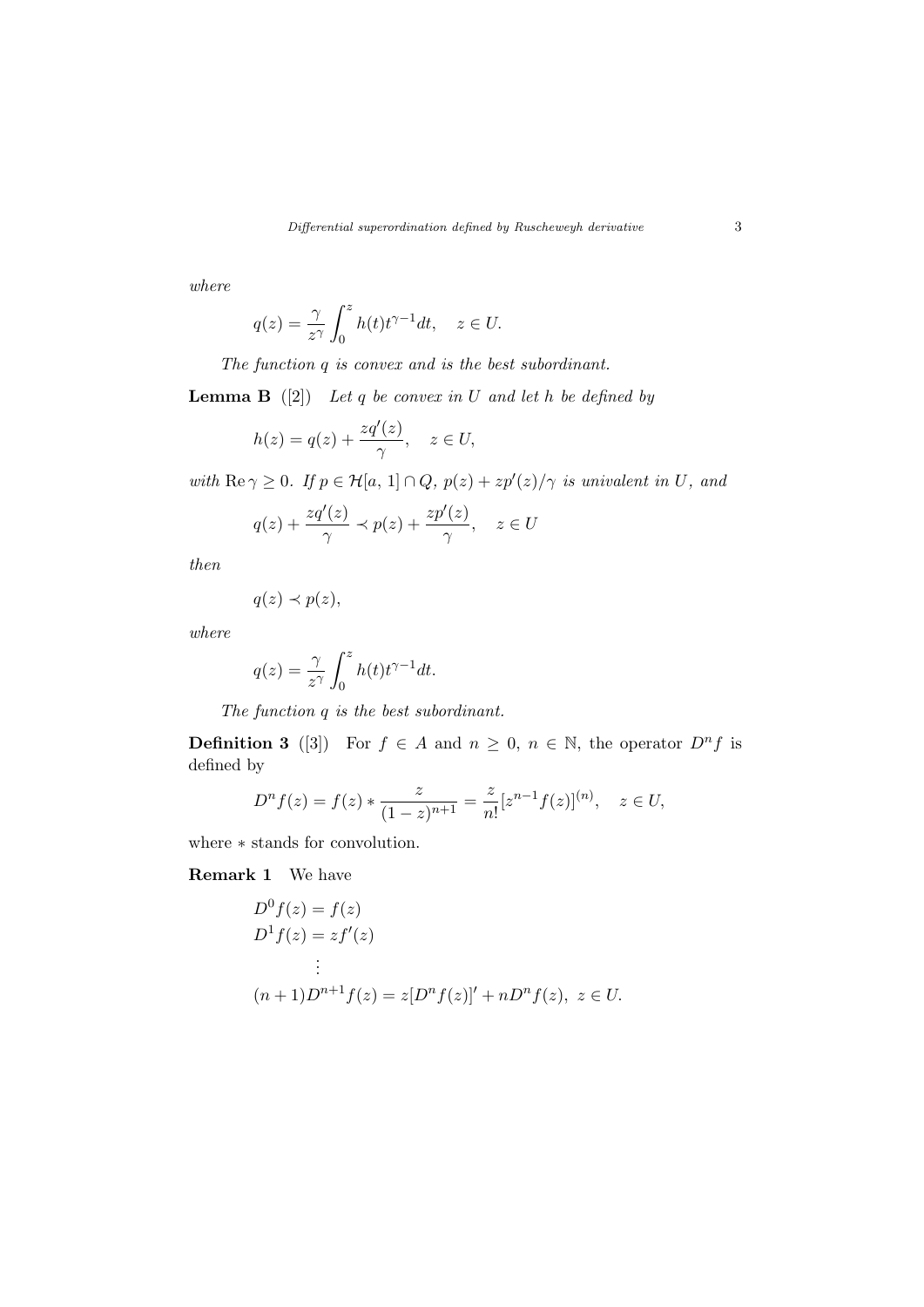## 2. Main results

Theorem 1 Let

$$
h(z) = \frac{1 + (2\alpha - 1)z}{1 + z}
$$

be convex in U, with  $h(0) = 1$ .

Let  $f \in A$ , and suppose that  $[D^{n+1}f(z)]'$  is univalent and  $[D^{n}f(z)]' \in$  $\mathcal{H}[1, 1] \cap Q$ . If

$$
h(z) \prec [D^{n+1}f(z)]', \quad z \in U,
$$
\n<sup>(2)</sup>

then

$$
q(z) \prec [D^n f(z)]', \quad z \in U,
$$

where

$$
q(z) = \frac{n+1}{z^{n+1}} \int_0^z \frac{1 + (2\alpha - 1)t}{1+t} t^n dt, \quad z \in U.
$$
 (3)

The function q is convex and is the best subordinant.

*Proof.* Let  $f \in A$ . By using the properties of the operator  $D^n f(z)$  we have

$$
(n+1)D^{n+1}f(z) = z[D^{n}f(z)]' + nD^{n}f(z), \quad z \in U.
$$
 (4)

Differentiating (4), we obtain

$$
(n+1)[D^{n+1}f(z)]' = [D^n f(z)]' + z[D^n f(z)]'' + n[D^n f(z)]'
$$
(5)  
=  $(n+1)[D^n f(z)]' + z[D^n f(z)]''$ ,  $z \in U$ .

If we let  $p(z) = [D^n f(z)]'$  then (5) becomes

$$
[D^{n+1}f(z)]' = p(z) + \frac{1}{n+1}zp'(z), \quad z \in U.
$$

Then (2) becomes

$$
h(z) \prec p(z) + \frac{1}{n+1} z p'(z), \quad z \in U.
$$

By using Lemma A, we have

$$
q(z) \prec p(z) = [D^n f(z)]', \quad z \in U,
$$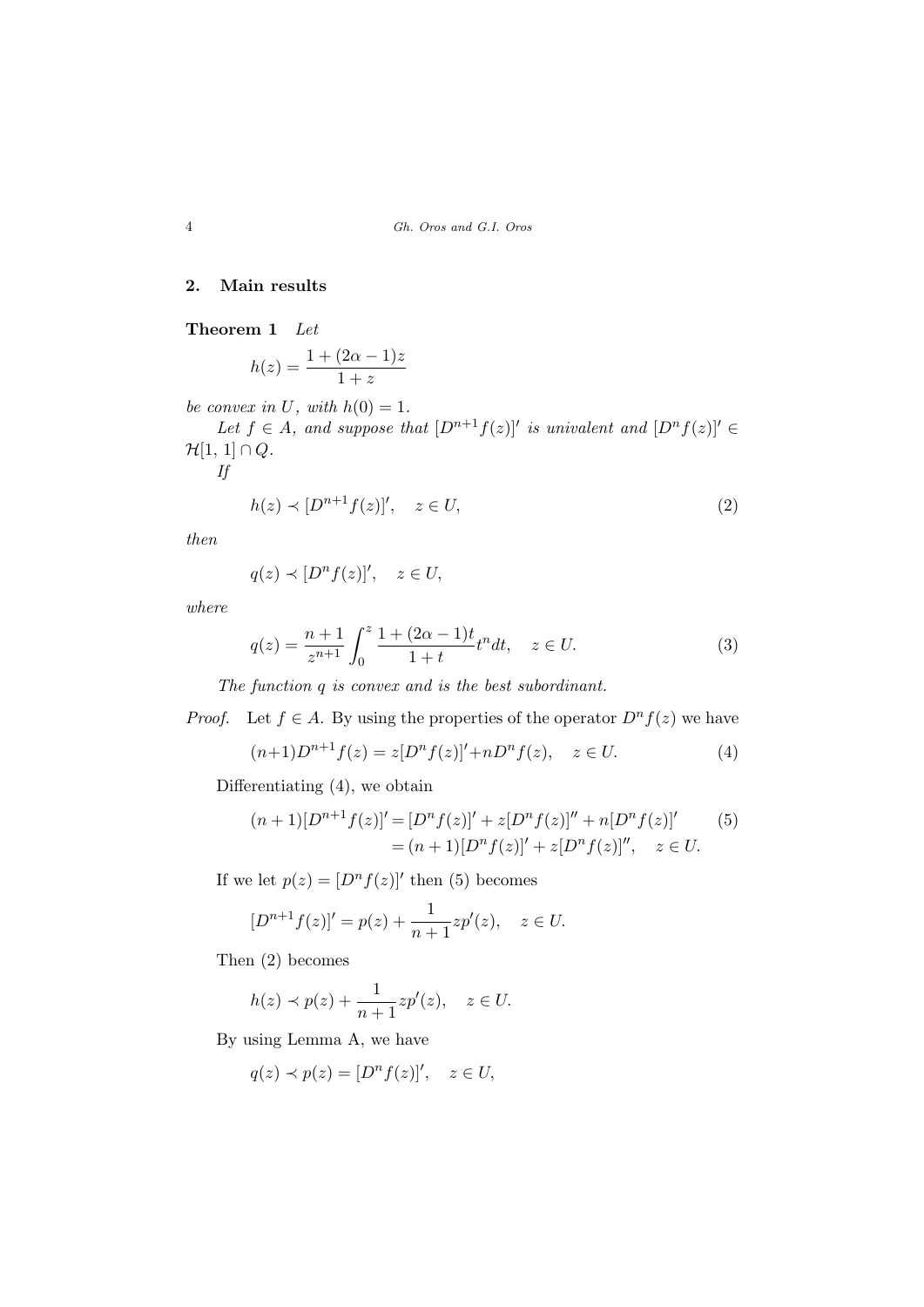where  $q$  is given by (3).

The function  $q$  is the best subordinant.  $\Box$ 

Theorem 2 Let

$$
h(z) = \frac{1 + (2\alpha - 1)z}{1 + z}
$$

be convex in U, with  $h(0) = 1$ . Let  $f \in A$  and suppose that  $[D^n f(z)]'$  is univalent and  $D^n f(z)/z \in \mathcal{H}[1, 1] \cap Q$ . If

$$
h(z) \prec [D^n f(z)]', \quad z \in U,
$$
\n<sup>(6)</sup>

then

$$
q(z) \prec \frac{D^n f(z)}{z}, \quad z \in U,
$$

where

$$
q(z) = \frac{1}{z} \int_0^z \frac{1 + (2\alpha - 1)t}{1 + t} dt = 2\alpha - 1 + (2 - 2\alpha) \frac{\ln(1 + z)}{z}.
$$

The function q is convex and is the best subordinant.

Proof. We let

$$
p(z) = \frac{D^n f(z)}{z}, \quad z \in U,
$$

and we obtain

$$
D^n f(z) = zp(z), \quad z \in U. \tag{7}
$$

By differentiating (7) we obtain

$$
[Dn f(z)]' = p(z) + zp'(z), \quad z \in U.
$$

Then (6) becomes

$$
h(z) \prec p(z) + z p'(z), \quad z \in U.
$$

By using Lemma A we have

$$
q(z) \prec p(z) = \frac{D^n f(z)}{z}, \quad z \in U,
$$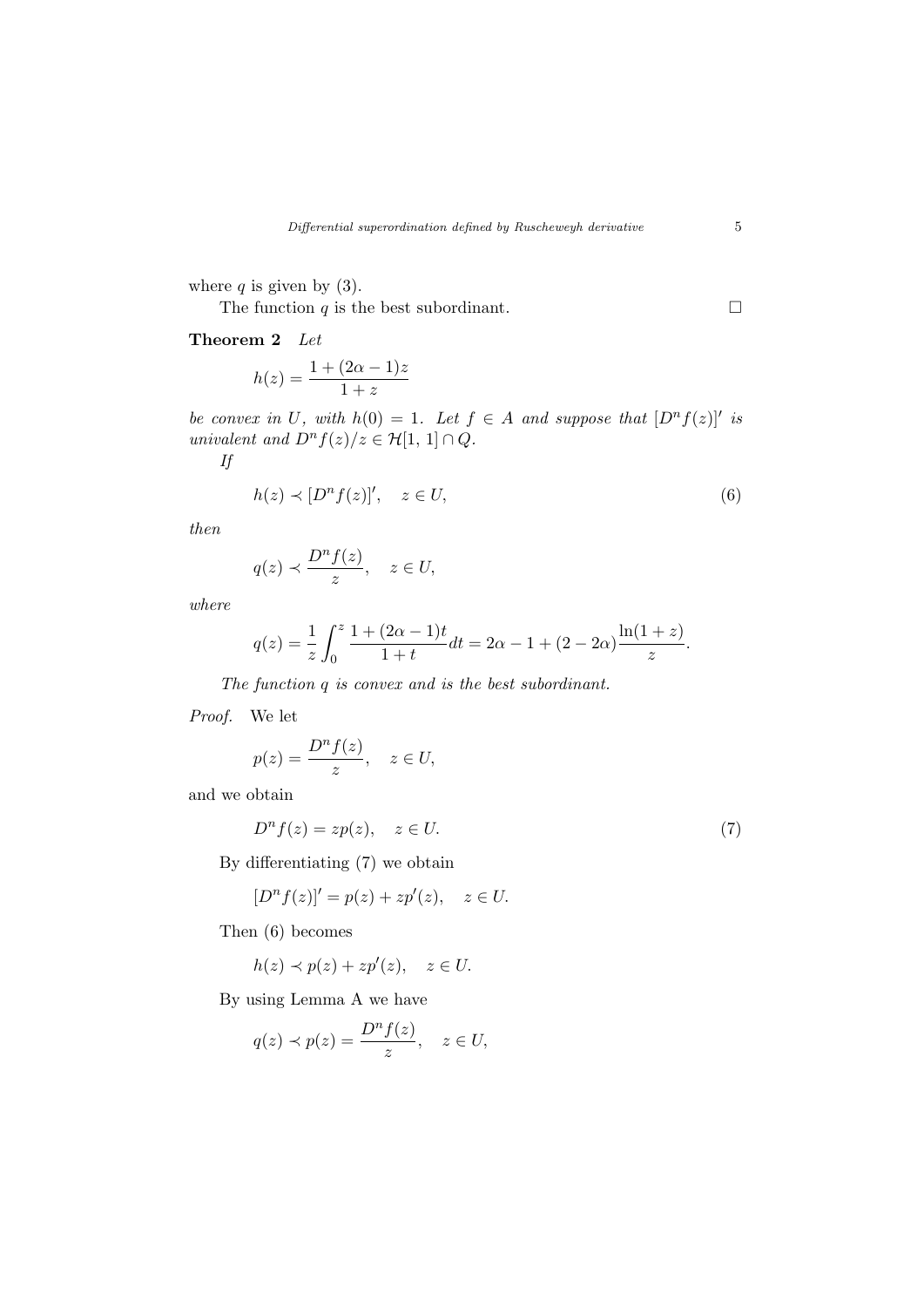where

$$
q(z) = \frac{1}{z} \int_0^z \frac{1 + (2\alpha - 1)t}{1 + t} dt = \frac{1}{z} \int_0^z \left[ (2\alpha - 1) + \frac{2 - 2\alpha}{1 + t} \right] dt
$$
  
=  $\frac{1}{z} \left[ (2\alpha - 1)t \Big|_0^z + (2 - 2\alpha) \int_0^z \frac{1}{1 + t} dt \right]$   
=  $2\alpha - 1 + (2 - 2\alpha) \frac{\ln(1 + z)}{z}.$ 

The function  $q$  is convex and is the best subordinant.  $\Box$ 

**Theorem 3** Let  $q$  be convex in  $U$  and let  $h$  be defined by

$$
h(z) = q(z) + \frac{1}{n+1}zq'(z), \quad z \in U.
$$

Let  $f \in A$  and suppose that  $[D^{n+1}f(z)]'$  is univalent in U,  $[D^{n}f(z)]' \in$  $\mathcal{H}[1, 1] \cap Q$  and

$$
h(z) = q(z) + \frac{1}{n+1} z q'(z) \prec [D^{n+1} f(z)]', \quad z \in U,
$$
\n(8)

then

$$
q(z) \prec [D^n f(z)]', \quad z \in U
$$

where

$$
q(z) = \frac{n+1}{z^{n+1}} \int_0^z h(t)t^n dt.
$$

The function q is the best subordinant.

*Proof.* Let  $f \in A$ . By using the properties of the operator  $D^n f(z)$ , we have

$$
(n+1)[D^{n+1}f(z)]' = (n+1)[D^n f(z)]' + z[D^n f(z)]''.
$$
\n(9)

If we let  $p(z) = [D^n f(z)]'$  then (9) becomes

$$
[D^{n+1}f(z)]' = p(z) + \frac{1}{n+1}zp'(z), \quad z \in U.
$$

Then (8) becomes

$$
q(z) + \frac{1}{n+1}zq'(z) \prec p(z) + \frac{1}{n+1}zp'(z), \quad z \in U.
$$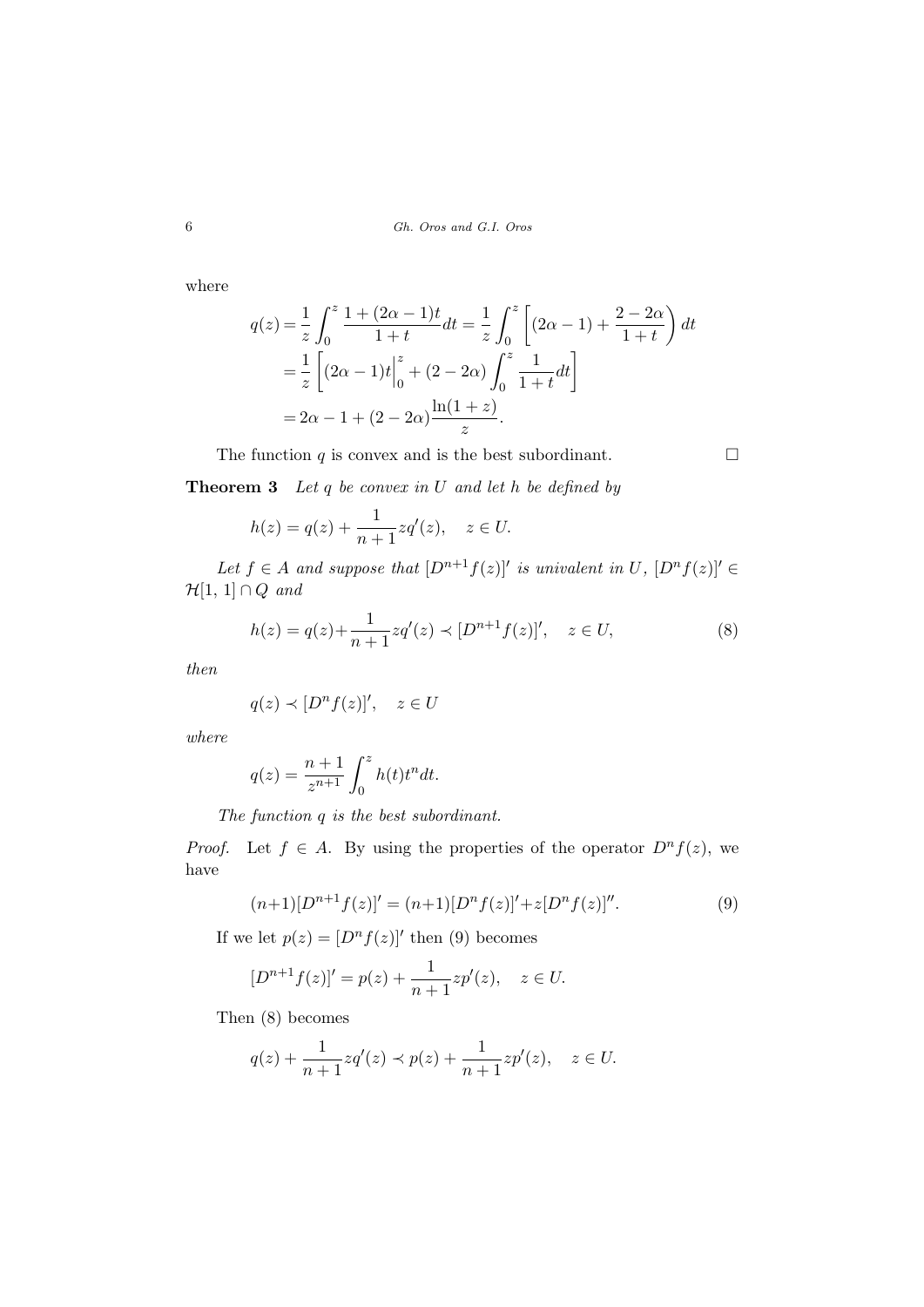By using Lemma B, we have

$$
q(z) \prec p(z) = [D^n f(z)]', \quad z \in U,
$$

where

$$
q(z) = \frac{n+1}{z^{n+1}} \int_0^z h(t)t^n dt.
$$

 $\Box$ 

**Theorem 4** Let  $q$  be convex in  $U$  and let  $h$  be defined by

$$
h(z) = q(z) + zq'(z), \quad z \in U.
$$

Let  $f \in A$  and suppose that  $[D^n f(z)]'$  is univalent in U,  $D^n f(z)/z \in A$  $\mathcal{H}[1, 1] \cap Q$  and

$$
h(z) = q(z) + zq'(z) \prec [D^n f(z)]', \quad z \in U
$$
\n(10)

then

$$
q(z) \prec \frac{D^n f(z)}{z}, \quad z \in U,
$$

where

$$
q(z) = \frac{1}{z} \int_0^z h(t)dt.
$$

The function q is the best subordinant.

Proof. We let

$$
p(z) = \frac{D^n f(z)}{z}, \quad z \in U
$$

and we obtain

$$
D^n f(z) = zp(z), \quad z \in U.
$$

By differentiating, we obtain

$$
[Dn f(z)]' = p(z) + zp'(z), \quad z \in U.
$$

Then (10) becomes

$$
q(z) + zq'(z) \prec p(z) + zp'(z), \quad z \in U.
$$